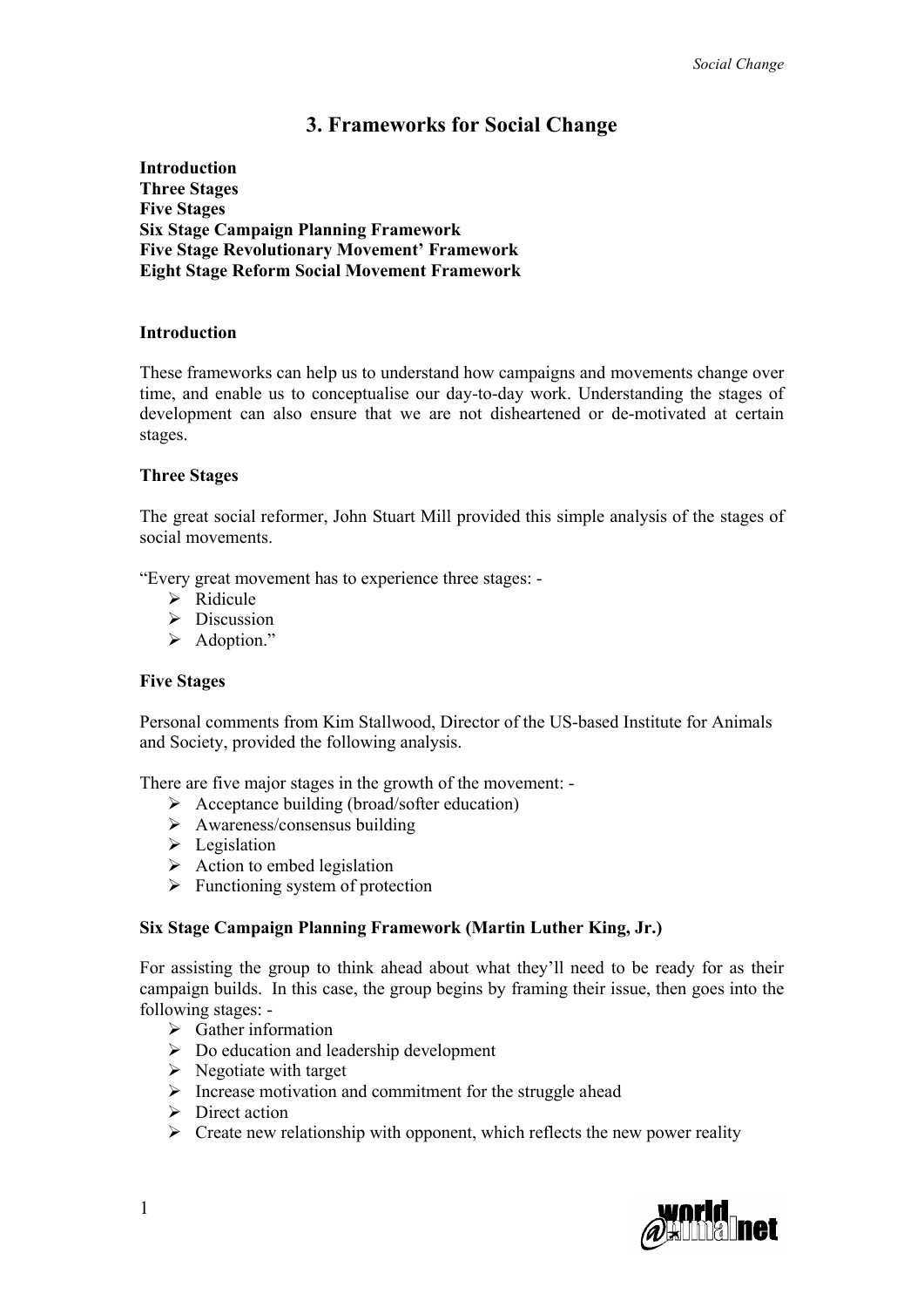## **Five Stage Revolutionary Movement Framework (George Lakey)**

Working with developmental sociology, this framework assumes that for revolutionary change a movement (or coalition of movements) needs to work on many levels at once and in a cyclical way. For simplicity, the five stages are presented in sequence that shows how each preceding stage builds capacity for the next stage. This framework assumes that polarisation strongly increases in society as the movement develops.

The five stages are: -

- $\triangleright$  Cultural preparation
- $\triangleright$  Organisation-building
- > Confrontation
- $\triangleright$  Mass non-cooperation
- $\triangleright$  Parallel institutions that can carry out the legitimate functions formerly carried out by the Old Order (economic, maintaining infrastructure, decision-making, etc.)

Created by George Lakey, described in '[Globalise Liberation](http://ctiylights.com/CLpub4th.html)**'**, edited by David Solnit.

## **Eight Stage Reform Social Movement Framework (Movement Action Plan, or MAP, by Bill Moyer)**

Draws from social movements in liberal democratic societies, which have brought about important changes while often opening the way to new movements, as the civil rights movement opened political space for the women's movement, gay rights movement, and many other movements.

This framework emphasises the intimate relationship between movement development and public opinion and minimises polarisation; the regime typically reacts to very heavy build-up of momentum by granting a reform in order to stave off polarisation that might be dangerous to it. The framework gives direct action a prominent place and also explains the letdown, which typically occurs in successful social movements after the mass mobilisations force a political shift, which is largely hidden from activist view.

This framework was widely used by labour and community organisers in Taiwan while the dictatorship was fraying and space was opening up there.

Created by Bill Moyer and described in his last book, '[Doing Democracy](http://trainingforchange.org/content/view/116/33/)**',** MAP is a useful framework, especially in understanding how to steer an organisation through the ups and downs of a cause.

## *Stage One: Business as Usual*

Only a relatively few people care about the issue at this point, and they form small groups to support each other. Their objective: to get people thinking. They do their best to spread the word, often using education and broad awareness.

## *Stage Two: Failure of Established Channels*

A major reason why most of the public does not inform itself and act on an injustice is that people think (or hope) that established structures are taking care of it. In this stage the small groups challenge the established channels. They often do research and investigations. They may sue governmental agencies, or use any opportunities to appeal that exist in the regulations. Usually the activists lose, at this stage, but it is very

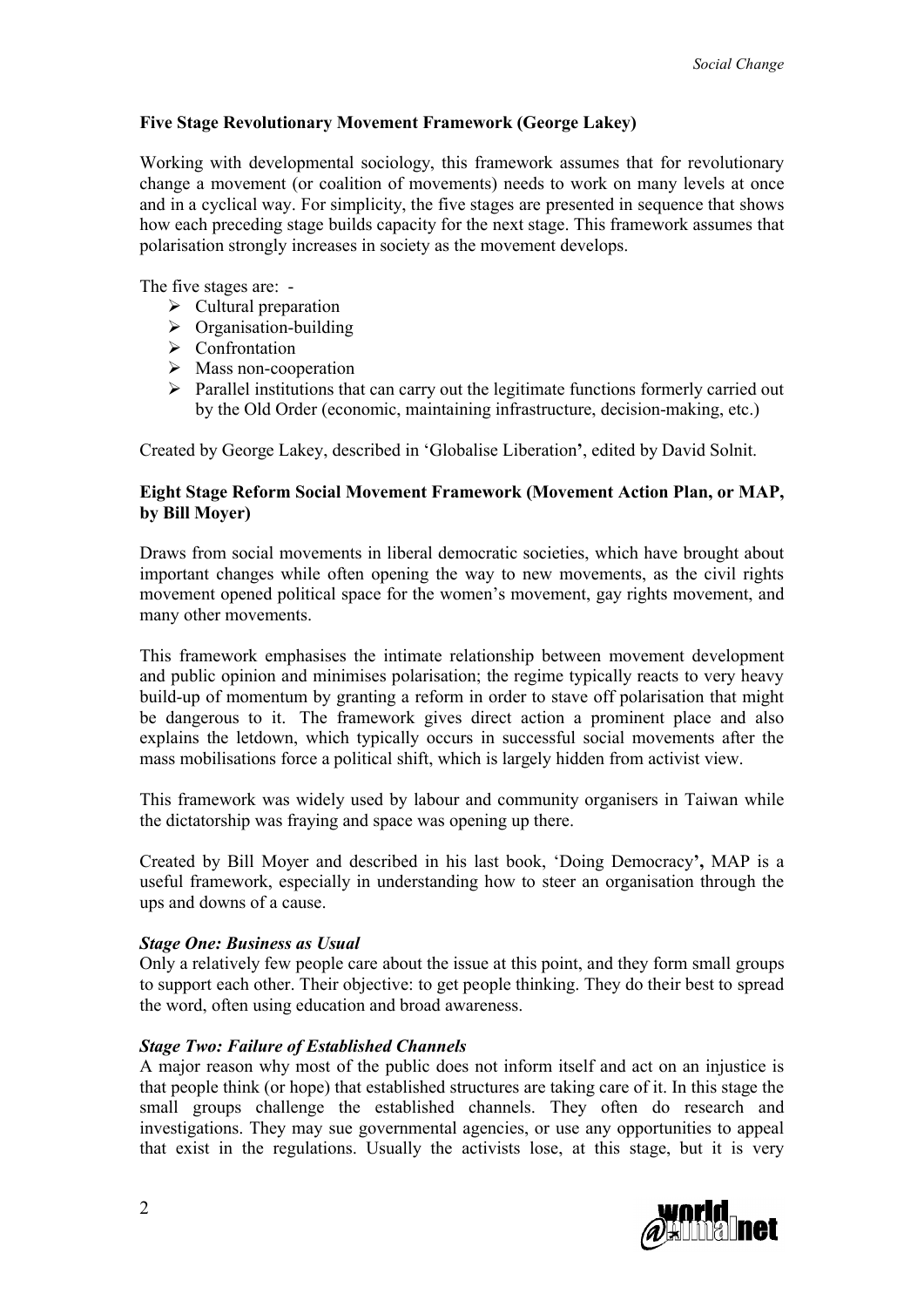important that they take these steps. This step is essential for change, since large-scale participation will not happen as long as people believe in the established channels.

#### *Stage Three: Ripening Conditions/Education and Organising*

Now the pace picks up considerably, when many people who earlier did not want to listen become interested. The movement creates many new groups who work on this issue, largely through education. They hold seminars, meetings and news conferences. Much of the content of what they say is refuting power holders' claims: This stage of constant outreach, through education and forming new groups is essential for the movement to take off.

#### *Stage Four: Takeoff*

This stage is usually initiated by a trigger event; a dramatic happening that puts a spotlight on the problem, sparking wide public attention and concern. Sometimes the movement creates the trigger event. In 1963 the Southern Christian Leadership Conference, headed by Dr. Martin Luther King, Jr., focussed on Birmingham, Alabama, in a direct action campaign that filled the jails and highlighted the evils of segregation with vivid pictures of police dogs and fire hoses. The Birmingham campaign triggered a national and international response, which resulted in the passage of major civil rights legislation.

Sometimes the trigger event just happens, like the near meltdown at the Three Mile Island nuclear reactor in 1979. Three Mile Island (TMI) precipitated massive non-violent protest and propelled many new people into activity.

Because of the high media profile in this stage, many people associate social change with stage four. Often one or more large coalitions form at this time. Celebrities join the movement; the power holders are shocked by the new opposition and publicity and try to discredit the movement.

The objectives of stage four are to build and coordinate a new grassroots movement and to win over public opinion. Part of winning the public is connecting the demands of the movement with widely held values (like freedom, fairness, or democracy).

#### *Stage Five: Perception of Failure*

There's an old phrase: 'Two steps forward, one step back.' Stage five is the step back, in the perception of many activists. Numbers are down at demonstrations, the media pay less attention, and the policy changes have not yet been won. The power holders' official line is, 'The movement failed.' The media focuses on splits in the movement and especially on activities, which offend public sensibilities.

It is the excitement and lack of planning on stage four that create the sense of failure in stage five. By believing that success is at hand, activists can become disillusioned and despairing when they realise they aren't there yet. Hoping the recapture the excitement and confidence of stage four, some groups create Rambo-style actions of anger and violence or become a permanent counterculture sect that is isolated and ineffective.

Fortunately, a great many activists do not become discouraged, or if they do, accept it as part of the process. Smart strategists lay out strategic, achievable and measurable objectives, and smart movements celebrate them as they achieve them along the way. The power holders may try to crush the movement through repression at this point, even if they have felt constrained before by a civil liberties tradition.

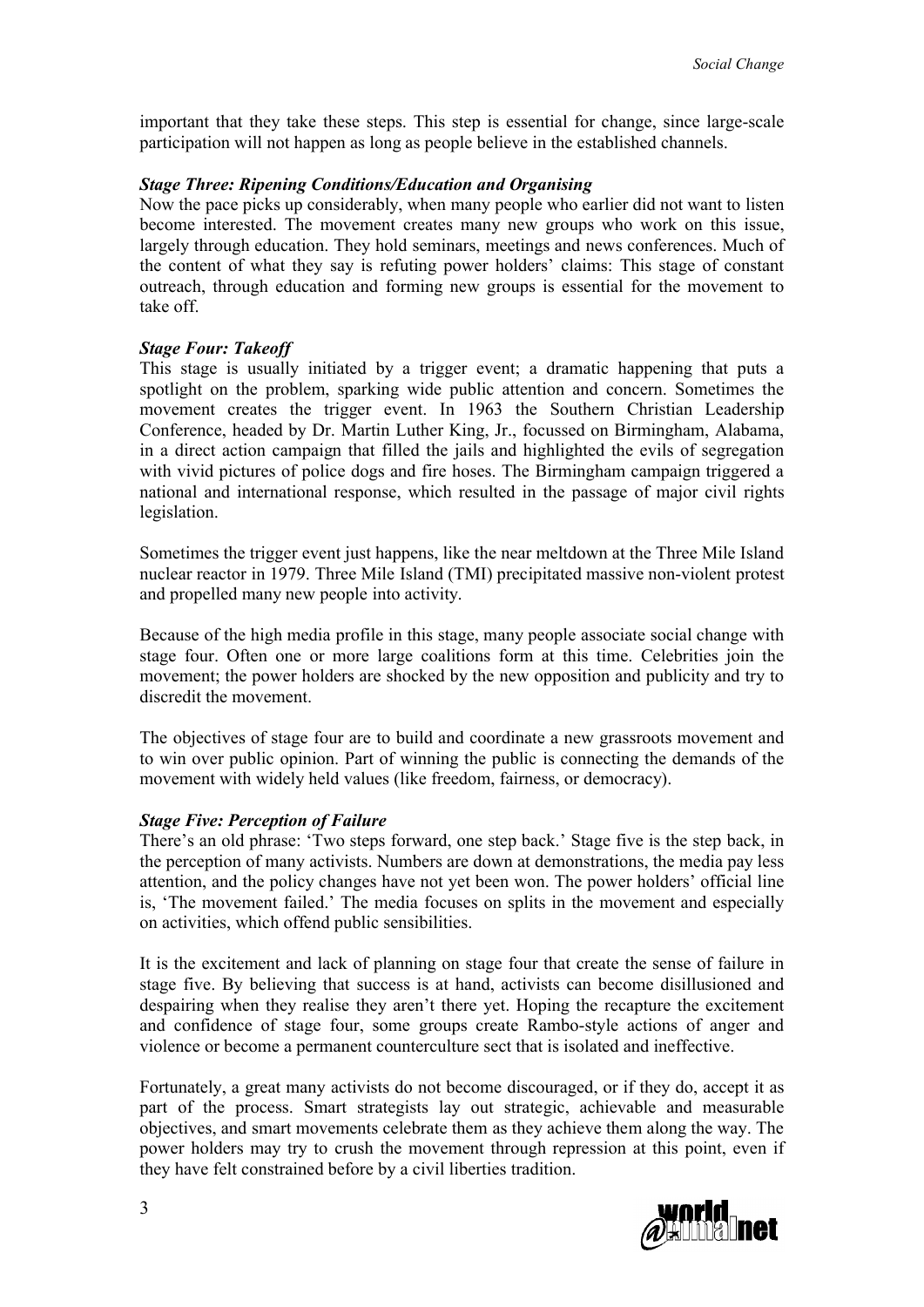#### *Stage Six: Winning Over the Majority*

In this stage the movement transforms. Protest in crisis gives way to long-term struggle with power holders. The goal is to win majority opinion. Many new groups, which include people who previously were not active, are formed. The new groups do grassroots education and action. The issue shows up in electoral campaigns, and some candidates get elected on this platform. Broader coalitions become possible, and mainstream institutions expand their own programs to include the issue.

Until stage six, much of the movement's energy was focussed on opposition. In stage six, sixty to seventy-five percent of the public agrees on a need for change. There is now a vast audience ready to think about alternatives to existing policies, and the smart movement offers some. Mainstream institutions can be helpful at this point. One example comes from the anti-Vietnam War movement: universities responded to stage four with peace studies courses and departments, and during stage six many of the scholars involved began thinking about alternatives to the war system.

The power holders are not passive. They try to discredit and disrupt the movement, insist there is no positive alternative, promote bogus reforms, and sometimes create crisis events to scare the public. The power holders themselves also become more split in this period.

The dangers of this stage are: national organisations and staff may dominate the movement and reduce grassroots energy; reformers may compromise too much or try to deliver the movement into the hands of politicians; a belief may spread that the movement is failing because it has not yet succeeded.

#### *Stage Seven: Achieving Alternatives*

Stages seven and eight could be called managing success. They are tricky, however, because the game isn't over until it's over. In stage seven, the goals are to recognise the movement's success (not as easy as it sounds!), then empower activists and their organisations to act effectively, to achieve a major objective or demand, and to achieve that demand within the framework of a paradigm shift - a new model or way of thinking about the issue.

Goals or demands need to be consistent with a different way of looking at things: a new framework or paradigm. If a civil rights movement simply demands some changes of personnel in government, industry, or schools, it will get more women, people of colour or lesbians and gays occupying functions that continue business as usual, including policies which oppress women, people of colour, and gays. Social movements are usually much more creative than that, and project new visions of how things can be.

Stage seven is a long process, not an event. The struggle shifts in this stage from opposing present policies to creating dialogue about which alternatives to adopt. The movement will have differences within itself about alternatives, and different groups will market different alternatives to the public. The central power holders will try their last gambits, including study commissions and bogus alternatives, and then be forced to change their policies, have their policies defeated, or lose office.

## *Stage Eight: Consolidation and Moving On*

The movement leaders need to protect and extend the successes achieved. The movement also becomes midwife to other social movements. The long-term focus of stage eight is to achieve a paradigm shift, to change the cultural framework.

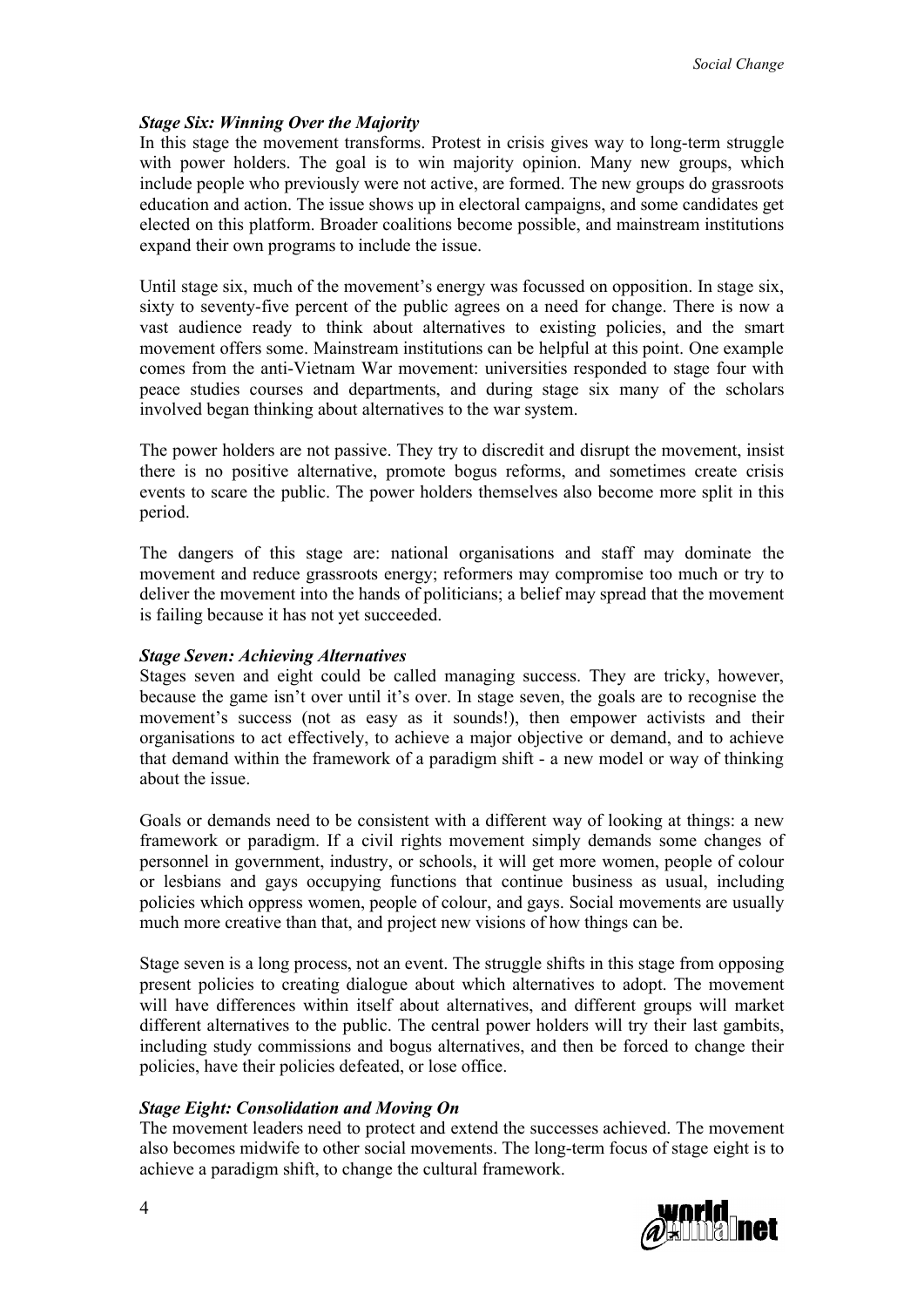The paradigm shift the civil rights movement initiated is still a major part of the U.S. agenda thirty-five years later: diversity as a positive value. While the movement is consolidating its gains and dealing with backlash from those who never were persuaded, the power holders are adapting to new policies and conditions and often claiming the movement's success as their own. At the same time, they may fail to carry out agreements, fail to pass sufficient new legislation, or weaken the impact of new structures by appointing people who are resistant to the change. A major pitfall for activists in stage eight, therefore, is neglecting to make sure of institutional follow-through.

In this stage, the movement not only can celebrate the specific changes it has gained, but also can notice and celebrate the larger ripple effect it has in other aspects of society and even in other societies. The U.S. movement against nuclear movement was inspired by the mass occupations of construction sites by German environmentalists. On this shrinking planet, we get to learn from and inspire each other internationally.

#### *Further Resources*

#### *Web Sites*

*Causes of Social Change*

[http://husky1.stmarys.ca/~evanderveen/wvdv/social\\_change/causes\\_of\\_social\\_change.ht](http://husky1.stmarys.ca/~evanderveen/wvdv/social_change/causes_of_social_change.htm) m

#### *Social Movements Theories*

[http://husky1.stmarys.ca/~evanderveen/wvdv/social\\_change/social\\_movement\\_theories.h](http://husky1.stmarys.ca/~evanderveen/wvdv/social_change/social_movement_theories.htm) [tm](http://husky1.stmarys.ca/~evanderveen/wvdv/social_change/social_movement_theories.htm)

*Theories of Social Movements*

http://lucy.ukc.ac.uk/csacpub/russian/mamay.html

#### **Books**

#### *Resource Mobilization and Social Movements: A Partial Theory*

By: McCarthy, John D., and Mayer N. Zald. American Journal of Sociology 82 (1977):1212-41.

*From Mobilization to Revolution* By: Tilly, Charles. Addison-Wesley, 1978, chs. 3-5.

#### *Animal Rights: History and Scope of a Radical Social Movement*

By: Harold D. Guither Publisher: Southern Illinois University Press ISBN: 0809321998

*The Animal Revolution* **By:** [Richard D. Ryder](http://www.amazon.co.uk/exec/obidos/search-handle-url/index=books-uk&field-author=Ryder%2C Richard D./202-3581422-8895825) Publisher: Blackwell Publishers ISBN: 0631152393